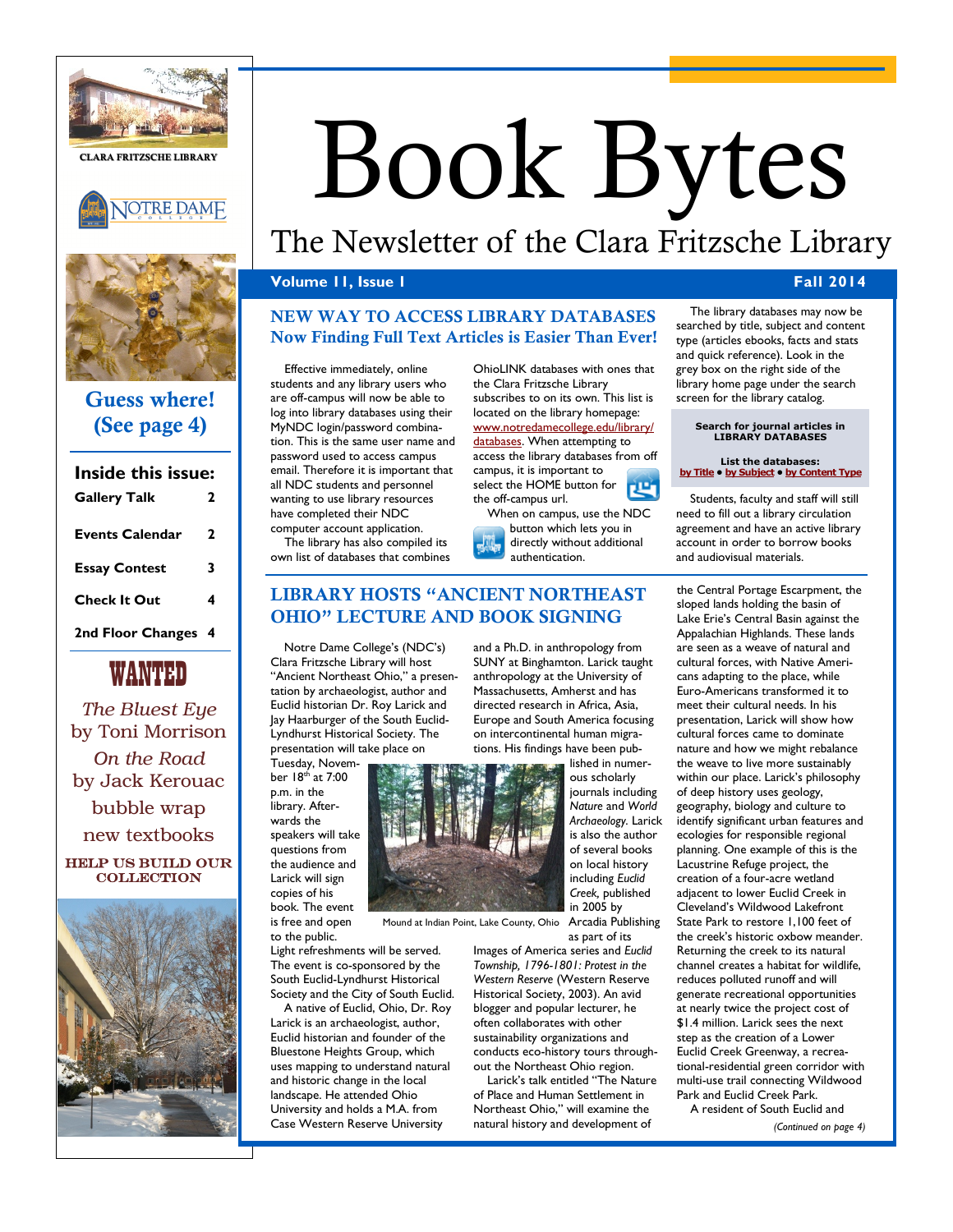## **Page 2 Book Bytes**

# **Gallery Talk**

## *Human Trafficking Exhibit Explores Timely Topic —*

Notre Dame College's (NDC's) Clara Fritzsche Library is currently hosting "Human Trafficking: Photographic and Poetic Reflections." Over 25 people attended the opening reception for this

powerful exhibit on Thursday, November 13<sup>th</sup>. The opening also included a gallery talk by artists Don Iannone and Carla Lovejoy, and Renee Jones, president and CEO of the Renee Jones Empowerment Center.

In this exhibit Cleveland area photographers Iannone and Lovejoy join forces to tell a visual story about human trafficking, which they describe as "imagining the unimaginable." Thousands of Northeast Ohio children, women and men are enslaved to commercial sex or forced labor annually. The show includes images from a joint photo shoot by Iannone and Lovejoy as well as a separate assemblage by Iannone, which is accompanied by his

poetry. In his talk Iannone said the poems were very hard to write but he felt compelled to tell the victims' stories.

Iannone studied photography at the University of Arizona and Cleveland State University and holds a master's of arts degree in Art and Consciousness Studies from the University of Philosophical Research in Los Angeles. He is

the author of four books of

photography and three books of poetry. Photography has always been a passion of his with much of his work focusing on urban and rural landscapes.

However, his greatest interest is in contemplative photography, which involves the conscious use of the photographic medium to promote personal and spiritual insight. Iannone frequently lectures and leads workshops on photography and teaches an undergraduate course on personal insight and spiritual photography at the University of Philosophical Research.

Iannone is a member of the Cleveland Photographic Society and the Photographic Society of

| <b>Stolen at the County Fair</b><br>by Don lannone<br>Teenage boys get taken too, not just<br>young girls<br>My older brother Johnny was taken                                                                                                                                                                                                              | The police said Johnny was a human<br>trafficking victim<br>And all along I thought he had just<br>run away from home<br>Boys do that sometimes, but they<br>eventually come back                                                                                                                                                                                                                                           |
|-------------------------------------------------------------------------------------------------------------------------------------------------------------------------------------------------------------------------------------------------------------------------------------------------------------------------------------------------------------|-----------------------------------------------------------------------------------------------------------------------------------------------------------------------------------------------------------------------------------------------------------------------------------------------------------------------------------------------------------------------------------------------------------------------------|
| Seven years ago he disappeared at<br>the county fair<br>on a sunny early September<br>afternoon<br>He was just ten<br>They stopped looking for him after a<br>couple years<br>I never did<br>The police found his bloodied body<br>three months ago<br>in an abandoned apartment building<br>in Los Angeles-<br>Over two thousand miles from<br>Clyde, Ohio | Hardly anyone in Clyde knows about<br>human trafficking<br>It means my brother was forced to<br>have sex with men who like young<br>boys<br>What is wrong with people to do<br>such things?<br>We went to the county fair today-<br>First time since Johnny disappeared<br>My three-year old cousin Ryan went<br>with us<br>I held his hand the whole time we<br>were there<br>to make sure nobody took him away<br>from us |
| America. He is also the owner of<br>Visual Advantage Photography,                                                                                                                                                                                                                                                                                           | Great Lakes region and many have<br>been used in local and national                                                                                                                                                                                                                                                                                                                                                         |

which he founded in 2007. Iannone's has exhibited in many venues across northeast Ohio, including the Beachwood Public Library, the River's Edge Retreat Center, the Old Stone Church, the Artists Archives of the Western Reserve and University Hospitals of Greater Cleveland. His photos have been purchased and displayed in a wide variety of corporate and hospital settings throughout the

ay have been used in local and national publications. One of his photographs was selected and in the 2014 Swiss International Photography Exhibition in Lausanne, Switzerland. Iannone is a board member of

the Artists Archives of the Western Reserve and serves on the organizing committee for the Western Reserve Open Photography Competition sponsored by

*(Continued on page 3)*

# **About Renee Jones Empowerment Center** health and the arts are just some of program took place at the Bishop February-March 2015

Founded in 2002, The Renee Jones Empowerment Center is a non-profit organization located on the near west side of Cleveland that fosters opportunities for the disadvantaged. Individuals faced with adverse challenges such as poverty, homelessness, teen pregnancy,

domestic violence and drug abuse will find a safe haven at the Center. It is also the only Northeast Ohio Agency committed to providing life coaching and aftercare services to those with the

courage to break out of the human trafficking system. Its primary objectives are to enrich the lives of adults and children it serves by offering unique programs and services that "rebuild broken spirits" and build self esteem.

Community education, life skills, employability skills, entertainment, health and the arts are just some of the programs offered year round to residents in the Greater

Cleveland area. The Center is dedicated to providing a meeting place where

people of all races and ages can come to learn, teach, play and work together. Its mission is to

> empower these individuals to advocate for themselves and to improve the quality of life through personal, social and professional development. Its goal is to create a positive

Rene Jones, founder and CEO of the RJEC environment where everyone can feel like they are contributing to the betterment of our local communities.

> Renee Jones was first inspired to start the Rene Jones Empowerment Center in 1998 when she began a

weekly empowerment program called the Mastermind Alliance. This program took place at the Bishop Cosgrove Center, a Catholic

Charities facility. It was designed to get homeless individuals off the street, RENEE JONES allow them to be independent from public

assistance and help them to develop self-respect and selfsufficiency. In 1999, a black tie gala celebration was held to celebrate the 78 people who had moved from homelessness to independence. Jones realized the progress these people had made through her investment of one day a week. She considered how much more could be done if she opened a center that tailored programs to the needs of the people being served. With the help of five vision partners who provided the funding and many dedicated volunteers, that dream became the Renee Jones Empowerment Center. The RJEC has

*(Continued on page 3)*

# **Upcoming Events**

**"Ira Firstencel: A Retrospective"**

**April-May 2015 "Landscapes by Sharlene Pearl Green"**



*All events take place in the library and are free and open to the general public. Refreshments will be served.* For more information on these and other library exhibits, contact Karen Zoller at x5267 or [kzoller@ndc.edu.](mailto:kzoller@ndc.edu?subject=Upcoming%20Library%20Events)

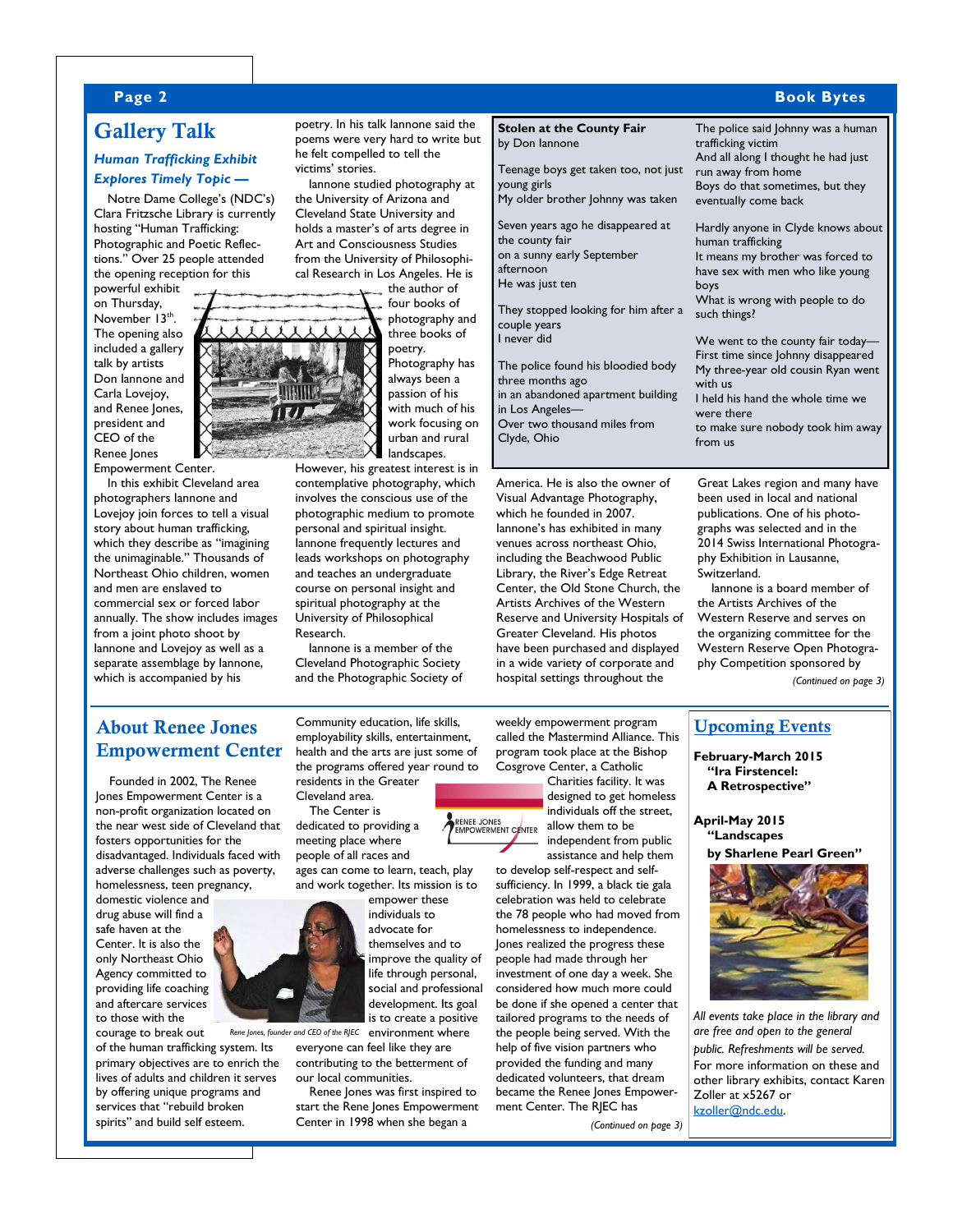## **Volume 11, Issue 1 Page 3**

operated in Cleveland's Ward 17 in *(Continued from page 2)* the West 65<sup>th</sup> Street area since October 2002. It provides evening, weekend, youth, and outreach programs, group therapy, weekly

support groups, community educational events, and other services in the greater Cleveland area. Prior to

starting the

center, Jones held various management positions in the health insurance industry and worked on many community projects which helped marginalized populations. She has served as a volunteer facilitator with start-up grass roots non-profits since 2003, delivering workshops to volunteer boards and community leaders. She currently works fulltime as the Director of Human Resources at the Great Lakes Science Center Cleveland, Ohio where she is responsible for managing staffing, employee relations, compensation and employee benefit administration.

The RJEC has come a long way since its humble beginnings in 2002. In 2012, the RJEC was the first organization to host a Human Trafficking Symposium and National Human Trafficking Day conference in Northeast Ohio. Attracting over 120 community leaders, health professionals, educators, students, and survivors in Ohio, the event was a great success and is now held

> annually. This year, the RJEC will host Runway freedom, a young men's conference, a young women's conference, and the

Jones (seated) with Don Iannone and Carla Lovejoy annual gala and symposium in addition to weekly and monthly programs. In the future, Jones would like to open satellite locations of the RJEC and hire more staff to expand the existing programs. Through all her endeavors, Jones hopes to educate the public about human trafficking through teaching people about the most common signs of trafficking and making them aware of the best resources for victims. Renee Jones's favorite saying is, "one person filled with passion to make a change can ignite a fire in others to join the fight!" Her dedication to the work of the Center reflects this.

> To learn more about the RJEC, visit [www.rjecempower.org](http://www.rjecempower.org) and/or [www.facebook.com/pages/Renee-](http://www.facebook.com/pages/Renee-Jones-Empowerment-Center/265650586481)[Jones-Empowerment-](http://www.facebook.com/pages/Renee-Jones-Empowerment-Center/265650586481)[Center/265650586481](http://www.facebook.com/pages/Renee-Jones-Empowerment-Center/265650586481)

# **Employee Profile: James Nickras**

Library patrons may notice a new person greeting them at the library circulation desk. James Nickras started at the beginning of the school year in the position of Library Assistant. James received his

B.A .in English from the University of Akron and his M.L.I.S .from Kent State University. He has varied work experience, having worked for a bookstore, as an editorial assistant for Facts on File online educational database, at the Queens Library in New

York, as a software tester for Overdrive, an eBook distributor, and for the Foundation Center.

At our library James is responsible for maintaining our print serials collection, assisting with OhioLINK shipments, answering patron inquiries and providing

general library service in the absence of other library staff members.

James is happy to be working at the Clara Fritzsche Library and says, "I have always wanted and have

enjoyed working in the organization or creation of books (print and electronic). There is an amazing amount of recorded information out there. The thrill of finding a new source to research a topic or idea (even if not academic) is a great

James lives on Cleveland's West Side and travels "across the river" to come to work here at Notre Dame College. On a personal note, he is married, has two cats and is a writer when not working at the library.

that organization. A resident of *(Continued from page 2)* Bratenahl, he is also the founder of the Bratenahl Place Arts Forum. To view examples of Iannone's work visit Visual Advantage Photography at [www.visualadvantagephoto.com.](http://www.visualadvantagephoto.com)

Carla Lovejoy studied photography at Cleveland State University and Cuyahoga Community College and began her career as a professional photographer in 2004. Though best known as a wedding photographer, she is also a special event photographer and has worked photographing weddings and covering events in Northeast Ohio for the past 10 years. Other specialties include photojournalism, family portraits and senior photos. During this time, Lovejoy developed her unique style.

Comfortable with shooting both in the studio and on location, her wide range of experience gave her the ability to be creative under pressure. She also has gravitated to using her photographic skills to promote awareness of many social issues including human trafficking and homelessness.

Lovejoy serves on the board of the Renee Jones Empowerment Center, which counsels and assists human trafficking survivors. She met Jones at a Channel 5 fundraiser and was inspired by her and the work she was doing. Her photographs have been exhibited at Cuyahoga Community College, Solon City Hall and local magazines. To see some examples of her work, go to her website: [www.Lovejoyphotos.smugmug.com](http://www.Lovejoyphotos.smugmug.com)

# **Profile: Sister Cecelia Liberatore, SND**

The Renee Jones Empowerment Center has a Notre Dame connection in the person of Sr. Cecelia Liberatore, SND. A 1967 graduate of Notre Dame College, she is also a former Notre Dame College board member and former Provincial Superior for the Province of Christ the King of the Sisters of Notre Dame in Chardon, Ohio. Liberatore, who has her master's

degree from Kent State University, first became interested in Human Trafficking when she attended a chapter of the Sisters of Notre Dame in Rome in 2004. One of the Sisters

there gave a presentation that made a deep impression on her which led to her delving further into the problem and joining the Collaborative to End Human Trafficking begun by women religious in Northeast Ohio. The Sisters of Notre Dame had taken a corporate stance against human trafficking in 2009 and both educate and advocate through the Collaborative.

After hearing about the Renee Jones Empowerment Center, Liberatore asked how she and the Sisters could help. As a result, she speaks about human trafficking at least twice a month at a variety of churches of all denominations, district police stations, foster-care parent groups and other venues to make people more aware of the atrocities committed to other human beings in the name of commerce through the sex trade and human trafficking. Liberatore is also involved in the Renee Jones Empowerment Center's NEO Annual Human Trafficking Symposium, which Notre Dame College has hosted for



the past few years. This past August she and Renee Jones spoke at NDC's Performing Arts Center at RJEC 2014 Symposium. Topics included meeting the legal

Sr. Cecelia with Renee Jones needs of hu-

man trafficking victims, prosecuting Internet child predators and child pornographers, hearing survivor stories, therapeutic services, law

enforcement, outreach and housing . Liberatore also "lives the Gospel"

and is in the streets working directly with the victims. She also works with the police in the Collinwood neighborhood where she lives. They have let her come in on vice sweeps to meet with women who are brought to the holding/staging area before being transported to the Justice Center. She is there as an advocate for the victims and to offer support for those women who have no voice.